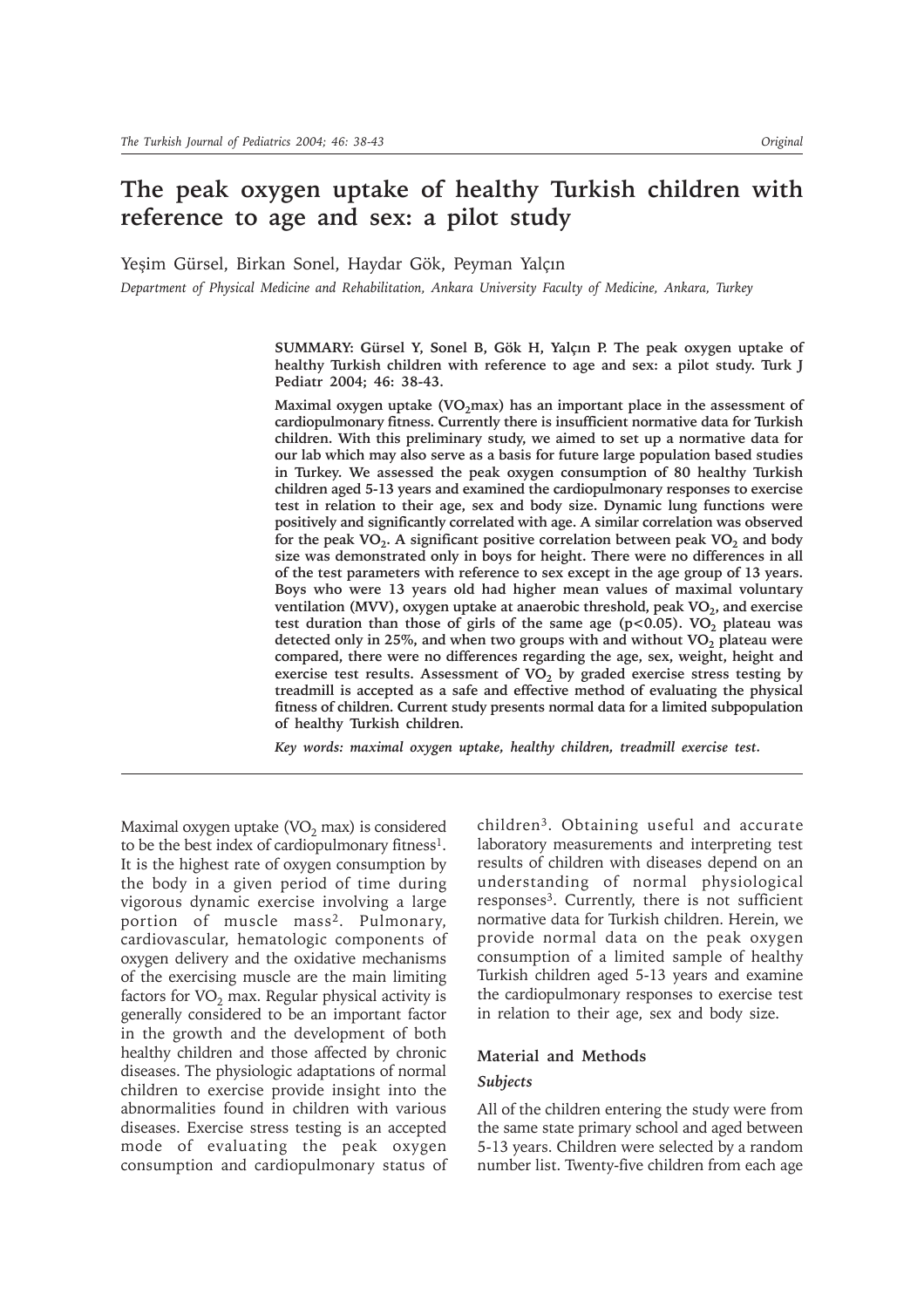group were invited and those whose parents gave written informed consent were accepted for the study. No attempt was made to select the children who were particularly active, and all of the subjects were attending the regular physical education class at school. Age, weight and height profiles of the study population are presented in Table I. All were healthy and taking no medications that would affect exercise performance. Children with infections were not allowed to participate in the laboratory test.

**Table I.** Age and Anthropometrical Data of Children by Sex (Mean±SD)

| Boys $(n=43)$      | Girls $(n=47)$     |  |  |
|--------------------|--------------------|--|--|
| $8.84 \pm 2.88$    | $9.70 \pm 2.64$    |  |  |
| $132.12 \pm 17.65$ | $139.40 \pm 16.15$ |  |  |
| $30.40 \pm 12.46$  | $33.45 \pm 11.30$  |  |  |
|                    |                    |  |  |

### *Exercise Test*

All tests were conducted in the Cardiopulmonary Testing Laboratory at the University of Ankara, Department of Physical Medicine and Rehabilitation. Testing was done at various times during the day considering the school hours of each child. The children were given adequate explanation of the proposed protocol and objectives and asked to try as hard as they could. Prior to the exercise test, pulmonary function tests were performed. Flow-volume curves were obtained by forced expiratory maneuvers using Vmax29 ergospirometry (Sensormedics®, Yorbda Linda, California). Forced vital capacity (FVC), forced expiratory volume in one second (FEV<sub>1</sub>), FEV<sub>1</sub>/FVC, and maximal voluntary ventilation (MVV) were measured in three consecutive trials and the best trial was accepted.

In our laboratory, most of the ergospirometric exercise tests are performed on treadmill using the Bruce walking treadmill protocol. For some patients who are known to have serious cardiopulmonary or musculoskeletal limitations, modified Bruce or Naughton protocols are preferred. We wanted to standardize the test protocol for the healthy children group as already done for the adult group. Before the study, five children of different ages were tested using several treadmill test protocols (Bruce, modified Bruce, Naughton, and Oslo) on separate days. Bruce protocol was thought to be an appropriate test to achieve a maximal test for children. However, children who were at the age of 5-6

years tolerated modified Bruce protocol better than the Bruce protocol. So we adhered to the original Bruce walking protocol for the children aged 7-13 and to the modified Bruce protocol for those who were 5-6 years old on a treadmill with 12-lead electrocardiographic monitoring (Marquette Case I: Marquette, Milwaukee, WI). Systolic and diastolic blood pressures were recorded as well. During the test,  $VO<sub>2</sub>$  and  $VCO<sub>2</sub>$ were measured continuously and analyzed with the use of a Sensormedics metabolic cart (Sensormedics®, Yorbda Linda, California). Before each test session, the gas analyzers were calibrated with certified gases of known standard concentrations. The children were permitted to hold onto the guard rails of the treadmill slightly to fell safe. They were encouraged to walk to their limit. The test was terminated when fatigue was expressed by the subject or when observed by the testing staff as sweating, hyperpnea, facial flushing and unsteady gait and considered to be consistent with an exhaustive effort.

Three criteria were used to determine whether a successful maximal test had been performed: 1. a leveling or plateauning of  $VO<sub>2</sub>$  (defined as an increase of  $VO_2 < 2$  ml/kg/min), 2. heart rate >195 beats/min, 3. respiratory exchange ratio  $>1.04$ . Maximal heart rate attained at the end of the exercise, peak oxygen uptake or maximal oxygen uptake  $(VO<sub>2</sub>)$  plateau) and ventilatory anaerobic threshold (VAT) were evaluated. Peak oxygen uptake was defined as the average value during the final minute of exercise. A plateau of VO<sub>2</sub> was defined as a less than 2 ml/kg/min increase in the average value during the final minute of the last stage, and if a plateau had been detected, the average value was accepted as maximal oxygen uptake.

Ventilatory anaerobic threshold was determined by Wasserman method<sup>5</sup>. Minute ventilation volume  $(VE)/VO<sub>2</sub>$  and  $VE/VCO<sub>2</sub>$  were plotted against time. The VAT occurred when there was an isolated increase in the slope for  $VE/VO<sub>2</sub>$  with no change in the slope for  $VE/VCO<sub>2</sub>$ . If this point occurs then the slope for R and the slope for VE abruptly increase. The point where the VAT occurred was expressed as a percent of  $VO<sub>2</sub>$  maximum.

#### *Statistical Analysis*

All statistical analyses were performed using Statistical Package for the Social Sciences (SPSS for Windows v.9.0). Values were presented as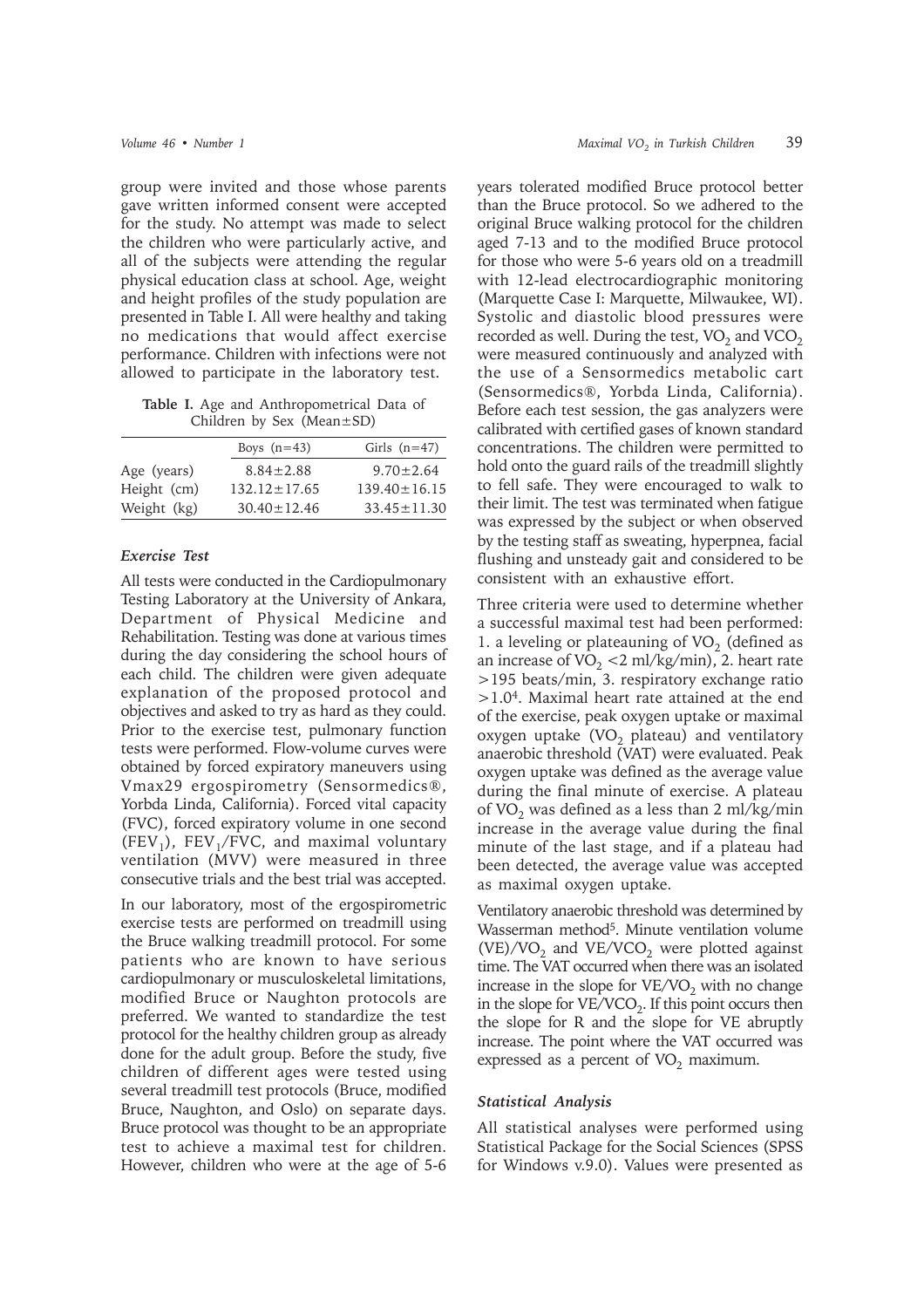means and standard deviations. Univariate association between age, sex, height, weight and all test parameters was assessed by Mann Whitney U test. Correlations between age and dynamic lung functions,  $VO<sub>2</sub>$  and body size were measured by Pearson correlation test.

# **Results**

All of the children completed the test without any complication, and all tests were terminated upon development of fatigue in a subject. Dynamic lung functions of the children are presented in Table II in relation to age and sex groups, and in Table III, the peak cardiopulmonary responses of the children are displayed in relation to age groups and sex. Forty percent of the children tested did not meet the criteria for a successful maximal test. Dynamic lung functions were positively and significantly correlated with age:  $r=0.884$ , p<0.001 for FVC;  $r=0.834$ ,  $p<0.001$  for  $FEV_1$ ;  $r=0.905$ ,  $p<0.001$  for vital capacity (VC); r=0.714, p<0.01 for MVV). A similar correlation was observed for the peak  $VO_2$  (r=0.337, p<0.001). A significant positive correlation between peak  $VO<sub>2</sub>$  and body size was demonstrated only in boys for height (r=0.422, p<0.05) (Table IV). There were no significant differences in all of the test parameters with reference to sex expect the age of 13 years. Boys who were 13 years old had significantly higher mean values of MVV, oxygen uptake at anaerobic threshold, peak  $VO<sub>2</sub>$ , and exercise test duration than those of girls of the same age.

A plateau of  $VO<sub>2</sub>$  was detected in 23 children. NO significant difference was found between the two groups who displayed a plateau of  $VO<sub>2</sub>$ and those who did not in relation to age, sex, height and weight. Various properties of the two groups are presented in Table V. Ventilatory anaerobic threshold was not detected in five children (one was 9 years old, one was 13 and the rest were 5).

|  |  |  |  |  |  |  |  |  |  |  |  | Table II. Dynamic Lung Function Test Results by Age Groups and Sex (Mean±SD) |  |
|--|--|--|--|--|--|--|--|--|--|--|--|------------------------------------------------------------------------------|--|
|--|--|--|--|--|--|--|--|--|--|--|--|------------------------------------------------------------------------------|--|

| Age<br>(years) | Sex         | FVC <sup>a</sup><br>(L/min) | FEV1b<br>(L/min) | FEV1/FVCc          | VC <sup>d</sup><br>(L/min) | <b>MVV<sup>e</sup></b><br>(L/min) | Ζ                                               | $\mathbf{P}$            |
|----------------|-------------|-----------------------------|------------------|--------------------|----------------------------|-----------------------------------|-------------------------------------------------|-------------------------|
| $5 - 6$        | <b>Boys</b> | $35.2 \pm 7.82$             | $19.65 \pm 5.17$ | $169.38 \pm 3.07$  | $12.17 \pm 3.85$           | $8.80 \pm 2.46$                   | $-0.507a$<br>$-0.781b$                          | 0.650<br>0.475          |
|                | Girls       | $36.68 \pm 8.65$            | $21.92 \pm 4.01$ | $178.86 \pm 17.04$ | $11.21 \pm 1.34$           | $7.93 \pm 1.57$                   | $-1.767c$<br>$-0.213$ <sup>d</sup><br>$-1.173e$ | 0.088<br>0.837<br>0.250 |
| $7 - 8$        | <b>Boys</b> | $38.06 \pm 7.41$            | $20.58 \pm 6.39$ | $190.13 \pm 6.78$  | $9.79 \pm 3.94$            | $8.50 \pm 1.77$                   | $-1.540a$<br>$-0.742b$                          | 0.139<br>0.470          |
|                | Girls       | $37.37 \pm 7.23$            | $20.46 \pm 5.67$ | $188.89 \pm 19.61$ | $10.67 \pm 3.52$           | $10.31 \pm 1.77$                  | $-0.958c$<br>$-1.541$ <sup>d</sup><br>$-1.540e$ | 0.351<br>0.139<br>0.139 |
| $9 - 10$       | <b>Boys</b> | $43.82 \pm 9.48$            | $26.82 \pm 8.76$ | $178.83 \pm 22.84$ | $10.67 \pm 2.10$           | $12.90 \pm 2.25$                  | $-0.271a$<br>$-0.613b$                          | 0.792<br>0.594          |
|                | Girls       | $38.96 \pm 6.45$            | $24.07 \pm 7.71$ | $186.18 \pm 10.35$ | $10.23 \pm 2.46$           | $11.54 \pm 1.87$                  | $-0.866a$<br>$-0.118d$<br>$-0.108e$             | 0.440<br>0.995<br>0.958 |
| $11 - 12$      | <b>Boys</b> | $46.29 \pm 6.41$            | $27.71 \pm 5.97$ | $181.00 \pm 10.76$ | $12.55 \pm 1.67$           | $14.73 \pm 2.06$                  | $-1.446a$<br>$-0.775b$                          | 0.152<br>0.468          |
|                | Girls       | $41.41 \pm 8.18$            | $27.01 \pm 6.46$ | $192.09 \pm 15.75$ | $12.55 \pm 1.67$           | $14.73 \pm 2.06$                  | $-0.953c$<br>$-1.066d$<br>$-1.409e$             | 0.349<br>0.295<br>0.173 |
| 13             | <b>Boys</b> | $47.95 \pm 5.66$            | $30.14 \pm 3.33$ | $198.67 \pm 6.38$  | $14.09 \pm 1.53$           | $16.56 \pm 1.81$                  | $-0.471a$<br>$-1.414b$                          | 0.689<br>0.181          |
|                | Girls       | $40.47 \pm 5.99$            | $22.96 \pm 4.59$ | $189.33 \pm 13.21$ | $10.99 \pm 1.66$           | $13.08 \pm 1.71$                  | $-1.419c$<br>$-0.510d$<br>$-3.064e$             | 0.181<br>0.683<br>0.001 |

FVC: forced vital capacity; FEV1: forced expiratory volume in 1 second; VC: vital capacity; MVV: maximal voluntary ventilation.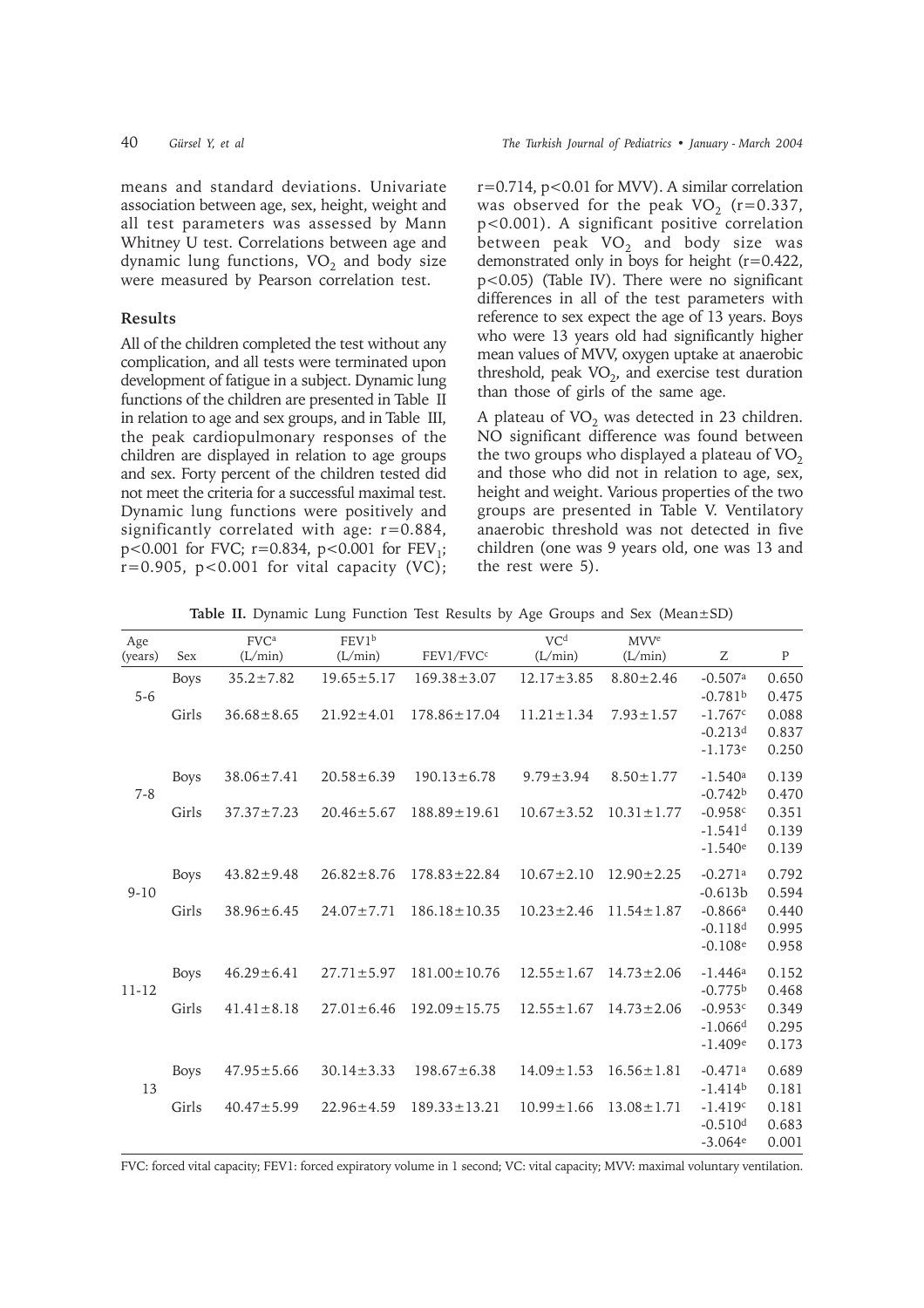| Age<br>(years) | Sex         | VO <sub>2</sub> <sup>a</sup><br>Peak<br>(ml/kg/min) | $VO2$ <sub>b</sub><br>at Vat<br>(ml/kg/min) | Peak <sup>c</sup><br>heart rate<br>(beat/min) | Systolic <sup>d</sup><br><b>BP</b><br>(mmHg) | Diastolice<br><b>BP</b><br>(mmHg) | Exercisef<br>test time<br>(min:sec) | Ζ                                                        | $\mathbf{P}$                     |
|----------------|-------------|-----------------------------------------------------|---------------------------------------------|-----------------------------------------------|----------------------------------------------|-----------------------------------|-------------------------------------|----------------------------------------------------------|----------------------------------|
| $5-6$          | <b>Boys</b> | $35.23 \pm 7.82$                                    | $19.65 \pm 5.17$                            | $169.38 \pm 13.07$                            | $118.08 \pm 14.94$                           | $70.00 \pm 11.55$                 | $12.17 \pm 3.85$                    | $-0.307a$<br>$-1.171b$<br>$-1.071c$                      | 0.765<br>0.270<br>0.311          |
|                | Girls       | $36.68 \pm 8.65$                                    | $21.92 \pm 4.01$                            | $178.86 \pm 17.04$                            | $138.57 \pm 16.76$                           | $81.43 \pm 12.15$                 | $11.21 \pm 1.34$                    | $-2.368d$<br>$-1.852c$<br>$-0.119$ f                     | 0.019<br>0.097<br>0.938          |
| $7-8$          | <b>Boys</b> | $38.06 \pm 7.41$                                    | $20.58 \pm 6.39$                            | $190.13 \pm 16.78$                            | $125.00 \pm 10.69$                           | $78.75 \pm 3.54$                  | $9.79 \pm 3.94$                     | $-1.637a$<br>$-1.540b$<br>$-0.337c$                      | 0.114<br>0.139<br>0.743          |
|                | Girls       | $37.37 \pm 7.23$                                    | $20.46 \pm 5.67$                            | $188.89 \pm 19.61$                            | $130.56 \pm 23.24$                           | $80.00 \pm 8.66$                  | $10.67 \pm 3.52$                    | $-0.247$ <sup>d</sup><br>0.000e<br>$-0.481$ <sup>f</sup> | 0.815<br>1.000<br>0.673          |
| $9-10$         | <b>Boys</b> | $43.82 \pm 9.48$                                    | $26.82 \pm 8b76$                            | $178.83 \pm 22.84$                            | $123.33 \pm 13.66$                           | $80.00 \pm 6.32$                  | $10.67 \pm 2.10$                    | $-0.251a$<br>$-0.977b$<br>$-0.352c$<br>$-0.052d$         | 0.808<br>0.368<br>0.733<br>0.961 |
|                | Girls       | $38.96 \pm 6.45$                                    | $24.07 \pm 7.71$                            | $186.18 \pm 10.35$                            | $124.55 \pm 12.93$                           | $78.18 \pm 8.74$                  | $10.23 \pm 2.46$                    | $-0.800$ <sup>e</sup><br>$-0.704$ <sup>f</sup>           | 0.525<br>0.525                   |
| $11 - 12$      | <b>Boys</b> | $46.29 \pm 6.41$                                    | $27.71 \pm 5.97$                            | $181.00 \pm 10.76$                            | $136.00 \pm 13.50$                           | $83.00 \pm 9.40$                  | $12.55 \pm 1.67$                    | $-1.338a$<br>$-0.247b$<br>$-1.766c$                      | 0.197<br>0.809<br>0.085          |
|                | Girls       | $41.41 \pm 8.18$                                    | $27.01 \pm 6.46$                            | $192.09 \pm 15.75$                            | $128.18 \pm 13.28$                           | $76.36 \pm 11.20$                 | $12.55 \pm 1.67$                    | $-1.292d$<br>$-1.462e$<br>$-0.916$ <sup>f</sup>          | 0.223<br>0.173<br>0.387          |
| 13             | <b>Boys</b> | $47.95 \pm 5.66$                                    | $30.14 \pm 3.33$                            | $198.67 \pm 6.38$                             | $144.17 \pm 19.60$                           | $80.00 \pm 6.32$                  | $14.09 \pm 1.53$                    | $-2.123a$<br>$-2.670b$<br>$-1.183c$                      | 0.036<br>0.004<br>0.272          |
|                | Girls       | $40.47 \pm 5.99$                                    | $22.96 \pm 4.59$                            | $189.33 \pm 13.21$                            | $128.89 \pm 10.54$                           | $75.00 \pm 10.00$                 | $10.99 \pm 1.66$                    | $-1.901d$<br>$-1.268e$<br>$-2.946$ <sup>f</sup>          | 0.066<br>0.272<br>0.002          |

Table III. Peak Cardiopulmonary Responses to Treadmill Exercise by Age Groups and Sex (Mean±SD)

VO2: oxygen uptake; VAT: ventilatory anaerobic threshold.

Table IV. Correlation Between Dynamic Lung Functions, Peak VO<sub>2</sub>, Age and Body Size

|                |             | <b>FVC</b><br>(L/min) | FEV1<br>(L/min) | <b>MVV</b><br>(L/min) | VC<br>(L/min) | VO,<br>Peak<br>$\text{m}/\text{kg}/\text{min}$ | Exercise<br>test time<br>(min:sec) |
|----------------|-------------|-----------------------|-----------------|-----------------------|---------------|------------------------------------------------|------------------------------------|
|                | All         | 0.884(0.000)          | 0.834(0.000)    | 0.714(0.000)          | 0.905(0.000)  | 0.337(0.000)                                   | 0.126(0.235)                       |
| Age            | <b>Boys</b> | 0.902(0.000)          | 0.901(0.000)    | 0.798(0.000)          | 0.910(0.000)  | 0.554(0.000)                                   | $0.203$ $(0.191)$                  |
| (years)        | Girls       | 0.850(0.000)          | 0.768(0.000)    | 0.562(0.000)          | 0.895(0.000)  | 0.253(0.089)                                   | $0.076$ $(0.610)$                  |
|                | All         | 0.887(0.000)          | 0.845(0.000)    | 0.751(0.000)          | 0.926(0.000)  | 0.233(0.028)                                   | 0.119(0.265)                       |
| Height<br>(cm) | Boys        | 0.884(0.000)          | 0.902(0.000)    | 0.812(0.000)          | 0.902(0.000)  | 0.422(0.005)                                   | 0.258(0.095)                       |
|                | Girls       | 0.892(0.000)          | 0.791(0.000)    | 0.631(0.000)          | 0.950(0.000)  | 0.218(0.145)                                   | 0.033(0.826)                       |
| Weight<br>(kg) | All         | $0.908$ $(0.000)$     | 0.879(0.000)    | 0.786(0.000)          | 0.923(0.000)  | $0.209$ $(0.049)$                              | 0.121(0.258)                       |
|                | Boys        | 0.924(0.000)          | 0.948(0.000)    | 0.846(0.000)          | 0.932(0.000)  | 0.285(0.064)                                   | $0.218$ $(0.160)$                  |
|                | Girls       | 0.886(0.000)          | 0.823(0.000)    | $0.709$ $(0.000)$     | 0.920(0.000)  | 0.249(0.095)                                   | 0.075(0.616)                       |

Values show correlation coefficients, and p values are presented in parenthesis.

FVC: forced vital capacity; FEV1: forced expiratory volume in 1 second; MVV: maximal voluntary ventilation; VC: vital capacity;  $VO_2$ : oxygen uptake.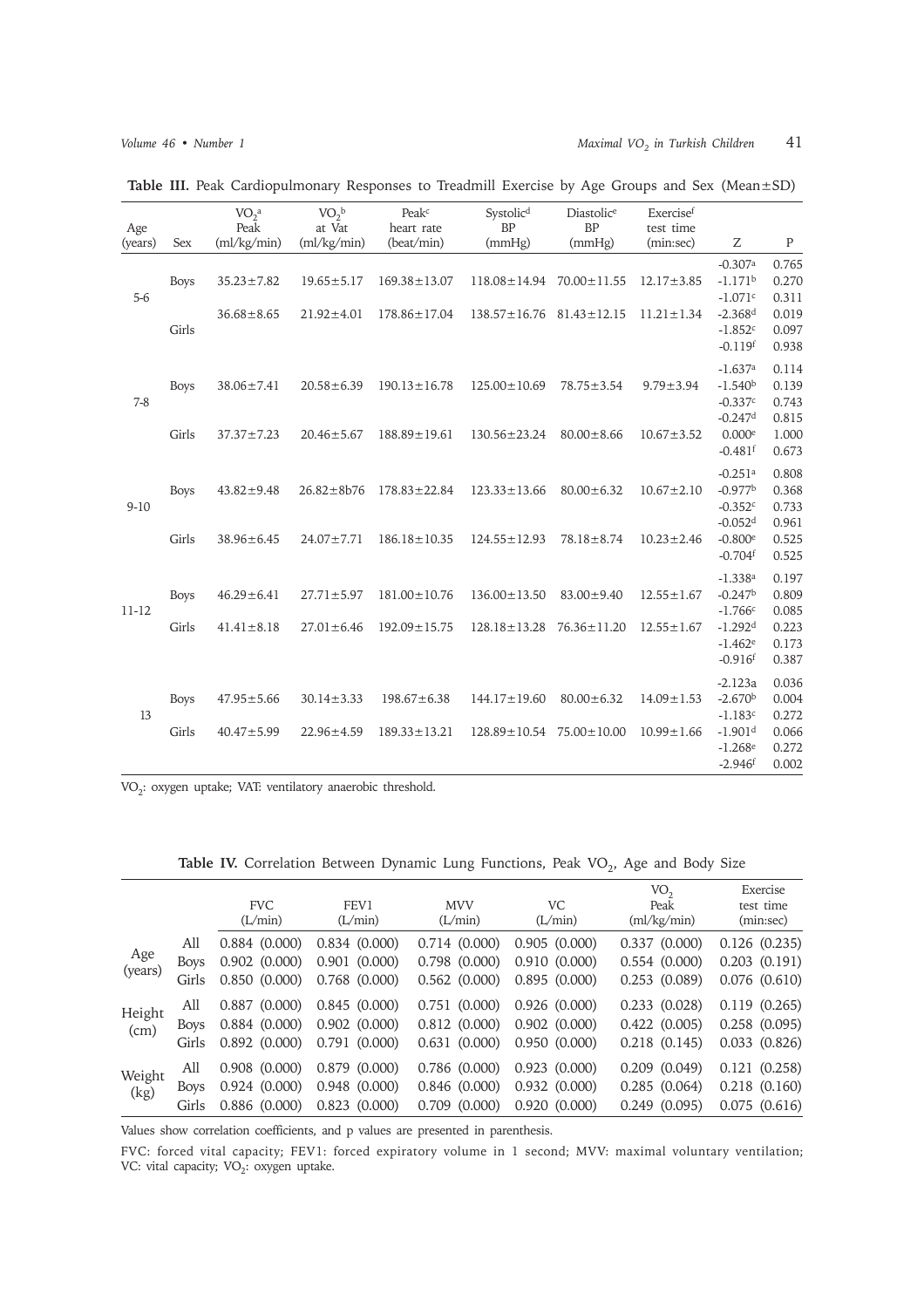|                                | Children with<br>$VO_2$ plateau (n=23) | Children without<br>$VO2$ plateau (n=67) |          | P     |
|--------------------------------|----------------------------------------|------------------------------------------|----------|-------|
| Age (years)                    | $8.61 \pm 2.84$                        | $9.52 \pm 2.73$                          | $-1.417$ | 0.157 |
| Height (cm)                    | $131.04 \pm 17.48$                     | $137.31 \pm 17.24$                       | $-1.620$ | 0.105 |
| Weight (kg)                    | $30.30 \pm 12.30$                      | $33.42 \pm 11.81$                        | $-1.329$ | 0.184 |
| Peak oxygen uptake (ml/kg/min) | $40.02 \pm 8.27$                       | $40.61 \pm 8.17$                         | $-0.143$ | 0.887 |
| Exercise test time (min:sec)   | $12.16 \pm 1.86$                       | $11.10 \pm 3.01$                         | $-1.739$ | 0.082 |

**Table V.** Comparison of Physical and Test Parameters Between Children with and without  $VO<sub>2</sub>$  Plateau (Mean $\pm$ SD)

VO<sub>2</sub>: oxygen uptake.

# **Discussion**

Exercise can be useful as a physiologic stress to elicit findings and abnormalities that are not evident at rest. So exercise testing is often used as a stress test. Breath-by-breath analysis for measuring respiratory gas exchange during exercise has been shown to be valid and reproducible to an acceptable degree also for children6. In many studies, normative data for healthy children of different ethnic groups have been obtained, and different methods were used for exercise stress testing4,7-10. It is advisable, however, that each laboratory evaluate its own method, since the characteristics of those commercially available may differ, and normative data may differ due to the ethnical differences<sup>10</sup>. In a former study<sup>11</sup>, cardiovascular responses to Bruce treadmill test of healthy Turkish children were reported, but our study is the first reporting the respiratory gas analysis during exercise test in Turkish children. The former study assessed the mean endurance time, heart rate and blood pressure responses to exercise in children aged 4-15 years. However, they did not measure the maximal oxygen uptake, and since the age range of all children and grouping range were different from that of our subjects, it is inappropriate to compare the results.

The results show that peak  $VO<sub>2</sub>$  values of Turkish children 7-8 years of age were lower than those of North American children<sup>8</sup>, but the values were similar for the children 9-13 years old. Children of 11-13 years of age of both sexes have better peak  $VO<sub>2</sub>$  values than those of British children7, who were tested by cycle ergometer. Since the testing methods were not similar, it is difficult to compare the results. In a Norwegian study in which peak  $VO<sub>2</sub>$  of healthy children and children with congenital heart diseases was compared, a different

treadmill testing protocol (Oslo protocol) was used9. Norwegian healthy children have higher peak VO<sub>2</sub> than Turkish children, but anthropometrical measures also differed. Their mean height and weight were more than those of Turkish children. These differing results also indicate the necessity of normative data for each ethnic, age and sex group.

The peak  $VO<sub>2</sub>$  of both sexes increased with age and this is in accord with reports from other laboratories<sup>7-9,12,13</sup>. In this population group the correlation of peak  $VO<sub>2</sub>$  was stronger with height than weight in boys, but when corrected for age the correlation became insignificant. Exercise time was also strongly correlated with increasing age.

There were no significant differences in the test results between boys and girls, as was expected on the basis of previous results. However, beyond the age of 12 years, boys' peak  $VO<sub>2</sub>$  was higher than girls' peak  $VO<sub>2</sub>$ , Similarly, Lenk et al.11 found longer endurance times in boys than girls in older ages (10-15 years). The difference between boys and girls has been attributed to differences in hemoglobin concentration and body size7. Another explanation is based upon the girls' greater accumulation of subcutaneous body fat during the circumpubertal years. In this study, neither hemoglobin concentrations nor pubertal evaluation were assessed, so it is hard to make any further comment on this difference in light of the existing data.

The appearance of a  $VO<sub>2</sub>$  plateau indicates that the subject has provided a sufficient exercise effort to identify a true  $VO<sub>2</sub>$ . Secondly, the presence of a  $VO<sub>2</sub>$  plateau has served as a cornerstone for the argument that oxygen delivery and/or utilization is the limiting factor in progressive endurance exercise tests. Studies in children, however, have consistently indicated that a  $VO<sub>2</sub>$  plateau is not typical